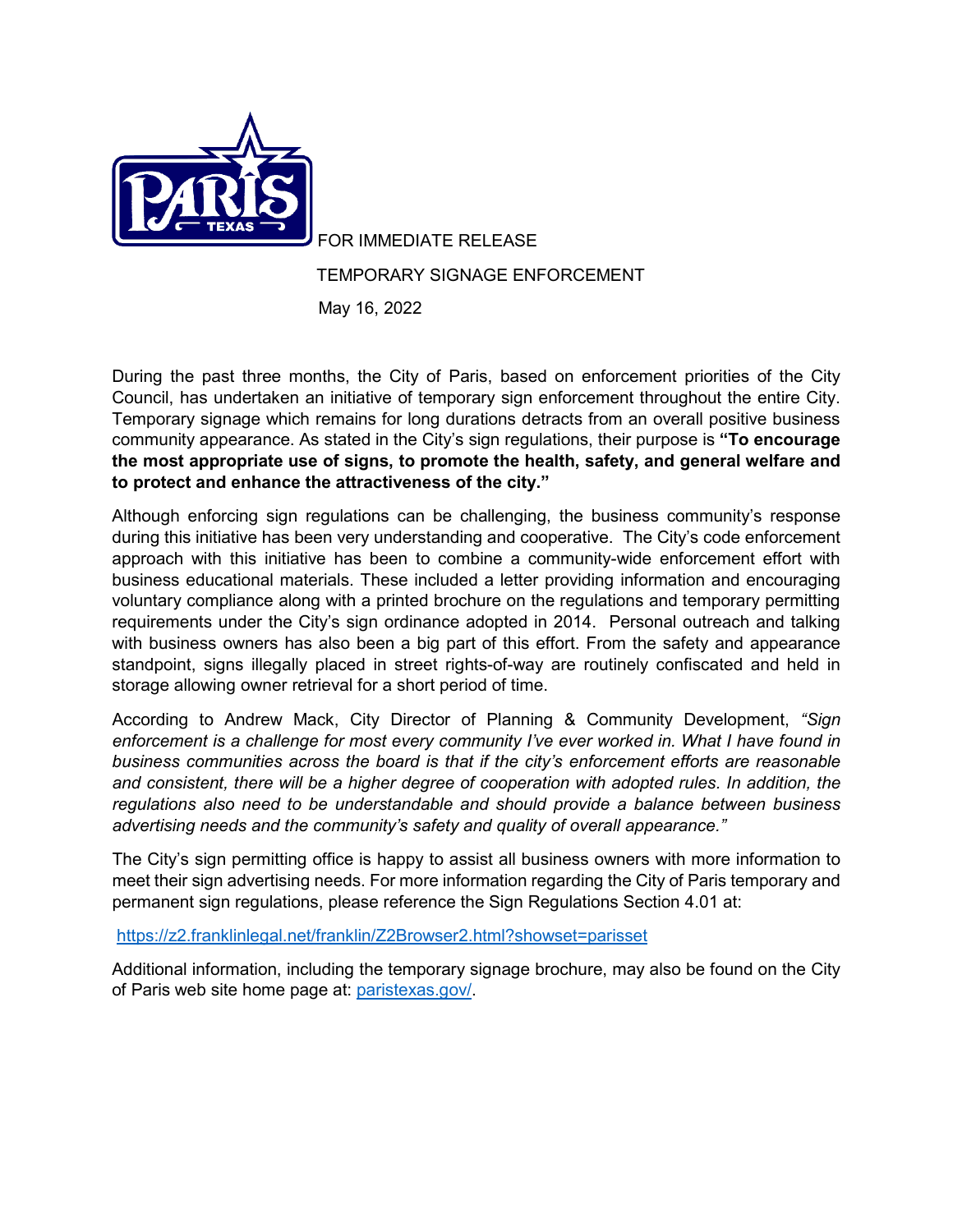

*Banner sign* means a temporary sign which is constructed of pliable materials such as canvas, fabric, vinyl, plastic or similar materials, with or without framework, which will withstand exposure to wind and rain without significant deterioration.

*Grand-opening signs or banners* A grand-opening sign or banner shall be allowed in addition to other allowable signage for a maximum time period of thirty (30) consecutive days upon issuance of a certificate of occupancy. A permit shall be obtained for such signage. Such signage shall not exceed fifty (50) square feet in sign area.

*New business location sign* For businesses which relocate, a sign notifying the public of a new business location shall be permitted at the old business location for a period not to exceed ninety (90) days. Such sign shall not exceed thirty-two (32) square feet in sign area.





- A temporary or portable sign shall not be used in place of, or converted to, a permanently installed sign.
- Banners with a total sign area no larger than fifty (50) square feet are permitted for a maximum time period of thirty (30) consecutive days up to five (5) times per calendar year per business.
- No sign shall be erected or placed within, or project over, any public sidewalk, street, alley, right-of-way, or other public place.
- Temporary signs shall not be located within or obstruct required off-street parking, fire lanes, driveways, or areas which create a safety hazard to vehicular or pedestrian traffic.
- Temporary signs shall be maintained in a good state of repair and shall not be allowed to become dilapidated, faded, weatherworn, unsightly or deteriorated.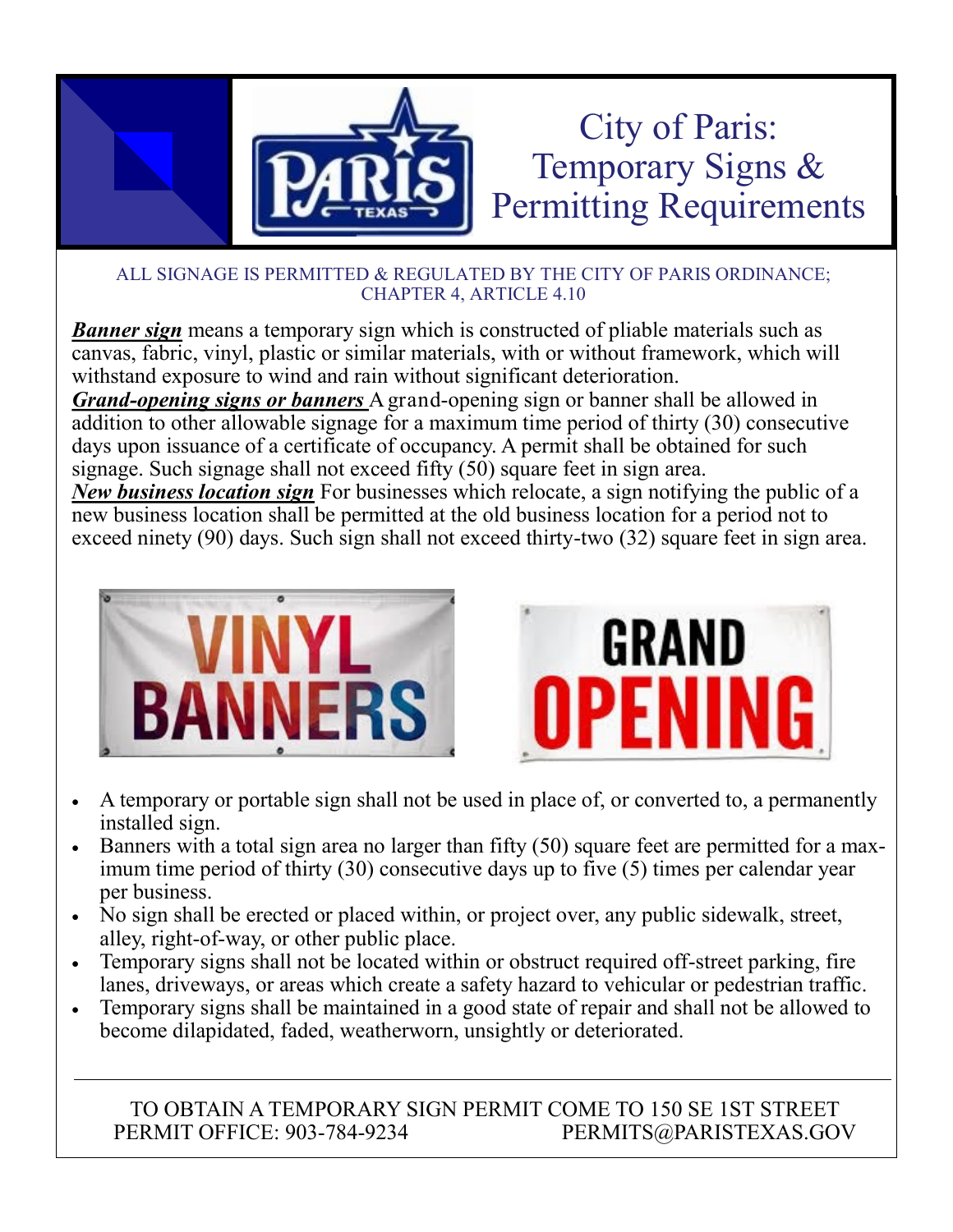

*Wind device sign* means a flag, banner, pennant, streamer, inflatable balloon, or similar device made of cloth, canvas, plastic, or other similar flexible material, with or without a frame or other supporting structure, fastened in such a manner as to move upon being subject to pressure by wind or breeze and used as a temporary sign. Government flag signs shall not be considered wind device signs.



- Temporary signs are permitted for a maximum time period of thirty (30) consecutive days up to two (2) times per calendar year per business.
- Wind device signs are permitted on light standards and poles. Such signage shall not exceed thirty (30) square feet in sign area per light standard or pole and shall not be strung or affixed in any manner other than from brackets on single poles. Light standards, poles and brackets shall be listed or otherwise designed and approved to support such wind device signs.
- No sign shall be erected or placed within, or project over, any public sidewalk, street, alley, right-of-way, or other public place.
- A temporary or portable sign shall not be used in place of, or converted to, a permanently installed sign.
- Temporary signs shall not be located within or obstruct required off-street parking, fire lanes, driveways, or areas which create a safety hazard to vehicular or pedestrian traffic.
- Temporary signs shall be maintained in a good state of repair and shall not be allowed to become dilapidated, faded, weatherworn, unsightly or deteriorated.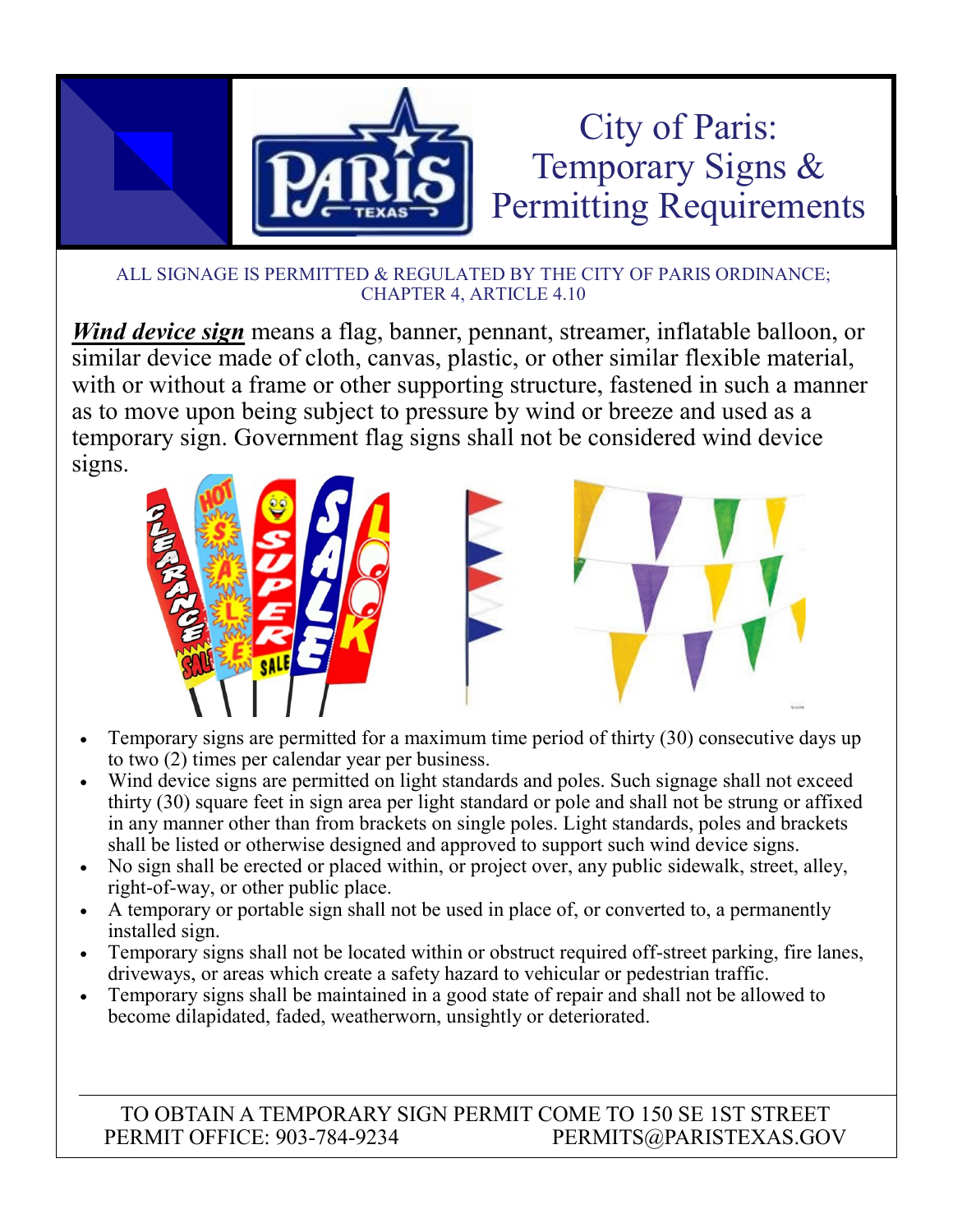

*A-frame sign* means a temporary sign made of two (2) panels of corrosion resistant material connected at the top by hinges or similar devices, also commonly referred to as a "sandwich board sign."



- Temporary signs are permitted for a maximum time period of thirty (30) consecutive days up to two (2) times per calendar year per business.
- No sign shall be erected or placed within, or project over, any public sidewalk, street, alley, right-ofway, or other public place.
- A-frame signs must be located a minimum of three (3) feet from any curb of any adjacent street, must be placed on a sidewalk or adjacent to a sidewalk, must provide an unobstructed pedestrian clearance of at least four (4) feet in width, shall not be placed in any manner to interfere with vehicular traffic or cause a hazard, shall not be placed in any median, and shall not be placed within a utility or right-ofway easement.
- The maximum sign area of an A-frame sign is twelve (12) square feet per side or twenty-four (24) square feet total. The maximum sign height of an A-frame sign shall be four (4) feet and the maximum width is three (3) feet. An A-frame sign shall not be closer than twenty (20) feet to another Aframe sign. A maximum of one (1) A-frame sign may be placed per business or tenant on the property where the A-frame sign is located.
- A temporary or portable sign shall not be used in place of, or converted to, a permanently installed sign.
- Temporary signs shall not be located within or obstruct required off-street parking, fire lanes, driveways, or areas which create a safety hazard to vehicular or pedestrian traffic.
- Temporary signs shall be maintained in a good state of repair and shall not be allowed to become dilapidated, faded, weatherworn, unsightly or deteriorated.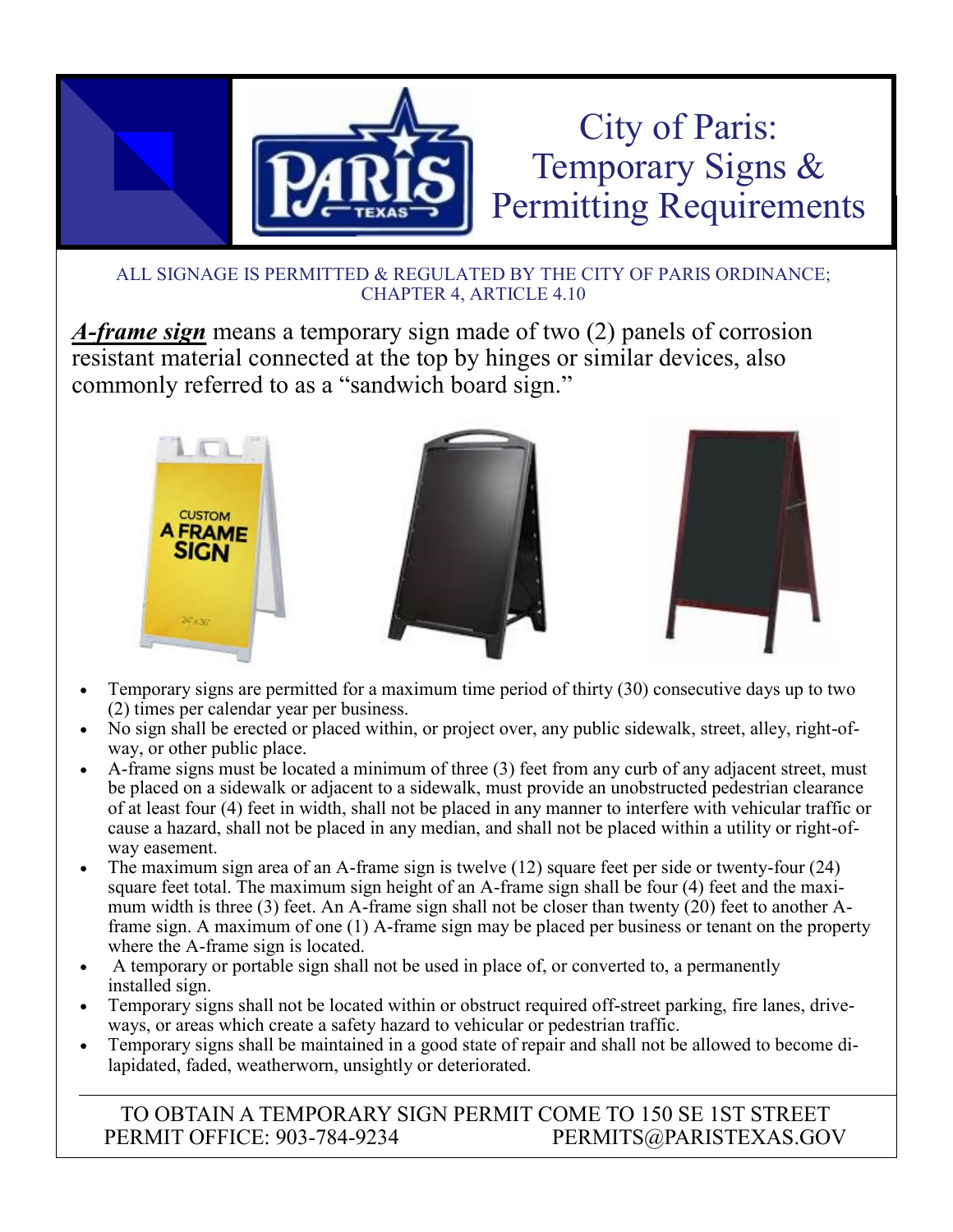

*Inflatable device sign (IDS)* means a sign manufactured of plastic, cloth, canvas, or other flexible or light fabric, inflated with air, secured to the ground, does not float, does not move freely in the wind, and does not exceed thirty (30) feet in height. A wind-device sign shall not be considered an IDS.



- Temporary signs are permitted for a maximum time period of thirty (30) consecutive days up to two (2) times per calendar year per business.
- A temporary or portable sign shall not be used in place of, or converted to, a permanently installed sign.
- Temporary signs shall not be located within or obstruct required off-street parking, fire lanes, driveways, or areas which create a safety hazard to vehicular or pedestrian traffic.
- Temporary signs shall be maintained in a good state of repair and shall not be allowed to become dilapidated, faded, weatherworn, unsightly or deteriorated.
- No sign shall be erected or placed within, or project over, any public sidewalk, street, alley, right-of-way, or other public place.